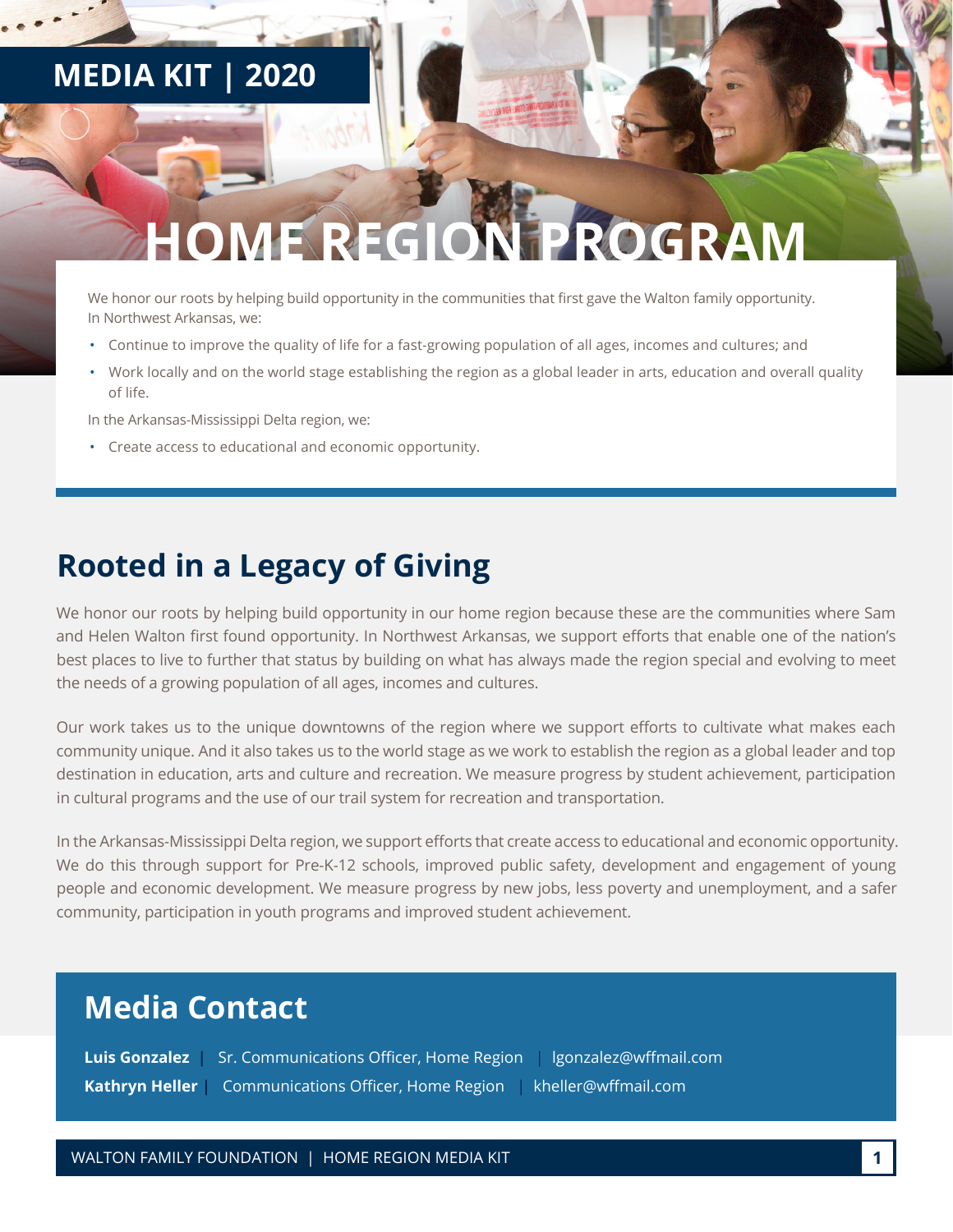## **Home Region Program Director**  Karen Minkel



Karen Minkel is responsible for work with grantees focused on quality of life initiatives in Northwest Arkansas and the Delta region of Arkansas and Mississippi. Karen was previously a senior research officer in the Strategy, Learning and Evaluation Department (SLED) at the foundation and provided analysis and evaluation of the Home Region Program's grants and strategies. Before coming to the Walton Family Foundation, Karen worked for the City of Fayetteville as director of strategic planning and internal consulting, administering and evaluating myriad programs, policies and processes. She has also worked in public sector consulting in London and served as a Teach For America corps member in Harlem.

She holds a Master of Public Policy from the University of California at Berkeley and a B.S. in communication studies from Northwestern University.

## **Recent Publications**

- [Walton Family Foundation Releases Latest Quality of Life](https://www.kuaf.com/post/walton-family-foundation-releases-latest-quality-life-report#stream/0)  [Report](https://www.kuaf.com/post/walton-family-foundation-releases-latest-quality-life-report#stream/0)
- [Survey says NWA good place to live](https://www.nwaonline.com/news/2019/sep/12/survey-says-nwa-good-place-to-live-2019/)
- [As Tour de France begins, the Walton family wants to](https://www.washingtonpost.com/sports/as-tour-de-france-begins-the-walton-family-once-to-kick-start-us-cycling/2019/07/03/fdde5f2a-9c12-11e9-85d6-5211733f92c7_story.html?noredirect=on)  [kickstart U.S. cycling](https://www.washingtonpost.com/sports/as-tour-de-france-begins-the-walton-family-once-to-kick-start-us-cycling/2019/07/03/fdde5f2a-9c12-11e9-85d6-5211733f92c7_story.html?noredirect=on)
- [How corporate philanthropy built the best place you've](https://www.washingtonexaminer.com/opinion/how-corporate-philanthropy-built-the-best-place-youve-never-heard-of)  [never heard of Walton Family Foundation Awards \\$2](https://www.washingtonexaminer.com/opinion/how-corporate-philanthropy-built-the-best-place-youve-never-heard-of)  [Million to Spur Growth in Arkansas](https://www.washingtonexaminer.com/opinion/how-corporate-philanthropy-built-the-best-place-youve-never-heard-of)
- [Endeavor to open Northwest Arkansas office with \\$2](https://talkbusiness.net/2019/03/endeavor-to-open-northwest-arkansas-office-with-2-million-gift-from-walton-family-foundation/)  [million gift from Walton Family Foundation](https://talkbusiness.net/2019/03/endeavor-to-open-northwest-arkansas-office-with-2-million-gift-from-walton-family-foundation/)

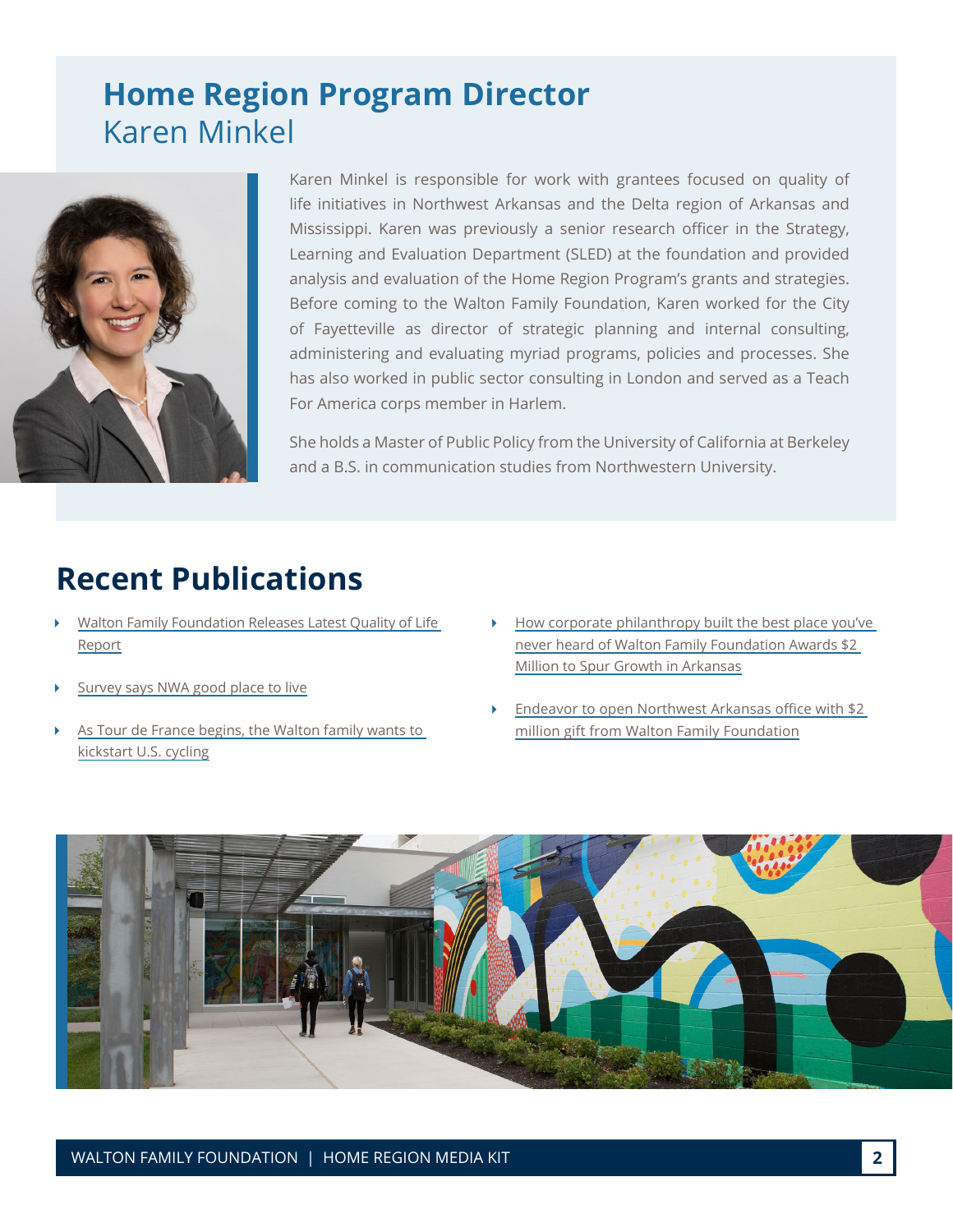## **Recent News and Announcements**

#### **[Northwest Arkansas Residents Report High Quality of Life](https://www.waltonfamilyfoundation.org/about-us/newsroom/northwest-arkansas-residents-report-high-quality-of-life)**

Northwest Arkansas residents continue to view the region as a great place to live, with 95% of residents reporting being "very happy" or "fairly happy." According to the latest [Quality of Life Survey Report](https://8ce82b94a8c4fdc3ea6d-b1d233e3bc3cb10858bea65ff05e18f2.ssl.cf2.rackcdn.com/9b/68/86c456534792aafec9052e465082/qol2018-fullreport-9.12.19.FINAL.pdf) commissioned by the Walton Family Foundation, residents in Benton and Washington counties are generally satisfied with the region's overall quality of life. The survey also highlights affordability and infrastructure trends that could limit access to key amenities.



#### **[New Regional Arts Service Organization Launches in Northwest Arkansas](https://www.waltonfamilyfoundation.org/about-us/newsroom/new-regional-arts-service-organization-launches-in-northwest-arkansas)**

A new [regional arts service organization](https://www.nwacouncil.org/arts-organization) will help expand access to arts, culture and heritage in Northwest Arkansas. Incubated at the Northwest Arkansas Council with support from the Walton Family Foundation, the institution will be led by Allyson Esposito, the former senior director of arts and culture for The Boston Foundation.

#### **[Northwest Design Excellence Program Welcomes New Design Professionals](https://www.waltonfamilyfoundation.org/about-us/newsroom/northwest-design-excellence-program-welcomes-new-design-professionals)**

Eighteen new design firms have been selected to join the Northwest Arkansas Design Excellence Program. Early Spring 2019, the Walton Family Foundation held an open application cycle for design professionals, with a focus on landscape architecture and urban design in small communities.

#### **[Foundation Unveils Findings on the Northwest Arkansas Arts and Culture](https://www.waltonfamilyfoundation.org/about-us/newsroom/foundation-unveils-findings-on-the-northwest-arkansas-arts-and-culture-ecosystem) [Ecosystem](https://www.waltonfamilyfoundation.org/about-us/newsroom/foundation-unveils-findings-on-the-northwest-arkansas-arts-and-culture-ecosystem)**

Northwest Arkansas' arts community has offerings for nearly every audience, according to a [new study](https://www.waltonfamilyfoundation.org/learning/arts-vibrancy-in-northwest-arkansas) commissioned by the Walton Family Foundation. With the growth of internationally recognized museums and other cultural amenities, the report found the region is becoming more competitive with American arts capitals.



#### **[Endeavor Launches in Northwest Arkansas](https://www.waltonfamilyfoundation.org/about-us/newsroom/endeavor-launches-in-northwest-arkansas-to-support-high-impact-entrepreneurs-and-drive-local-economic-development)**

Endeavor, a global organization that supports and accelerates high-impact entrepreneurs through connecting them with talent, capital, and a worldwide peer and mentor network, is announcing the launch of a new office in Northwest Arkansas, to aid growth and economic development in the region. Launching with a \$2 million grant from the Walton Family Foundation, Endeavor Northwest Arkansas will leverage the strong engagement and backing from local business leaders to support the founders and companies in the region that have passed through the initial start-up phase and who demonstrate the potential for rapid expansion and scale.